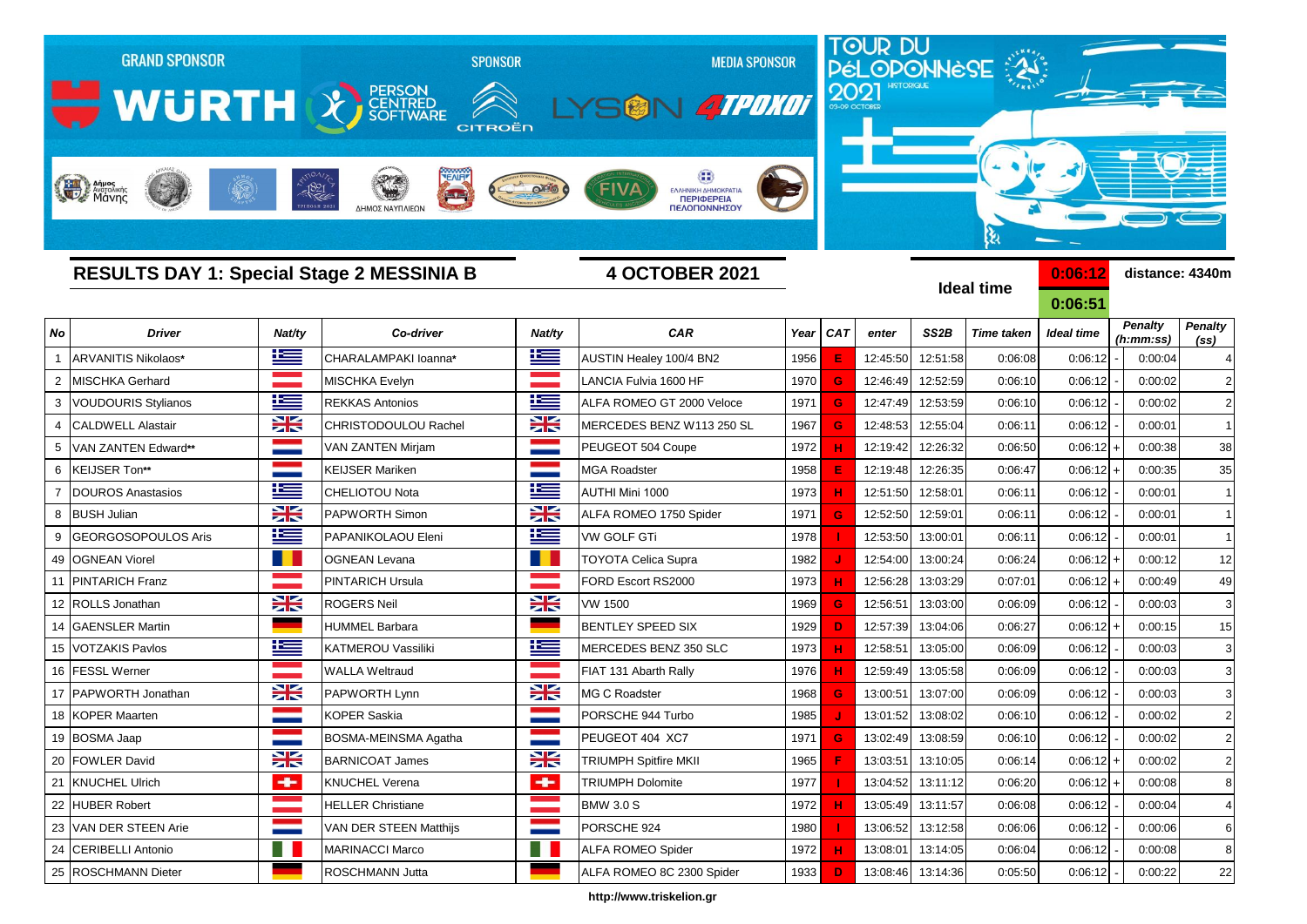

**http://www.triskelion.gr**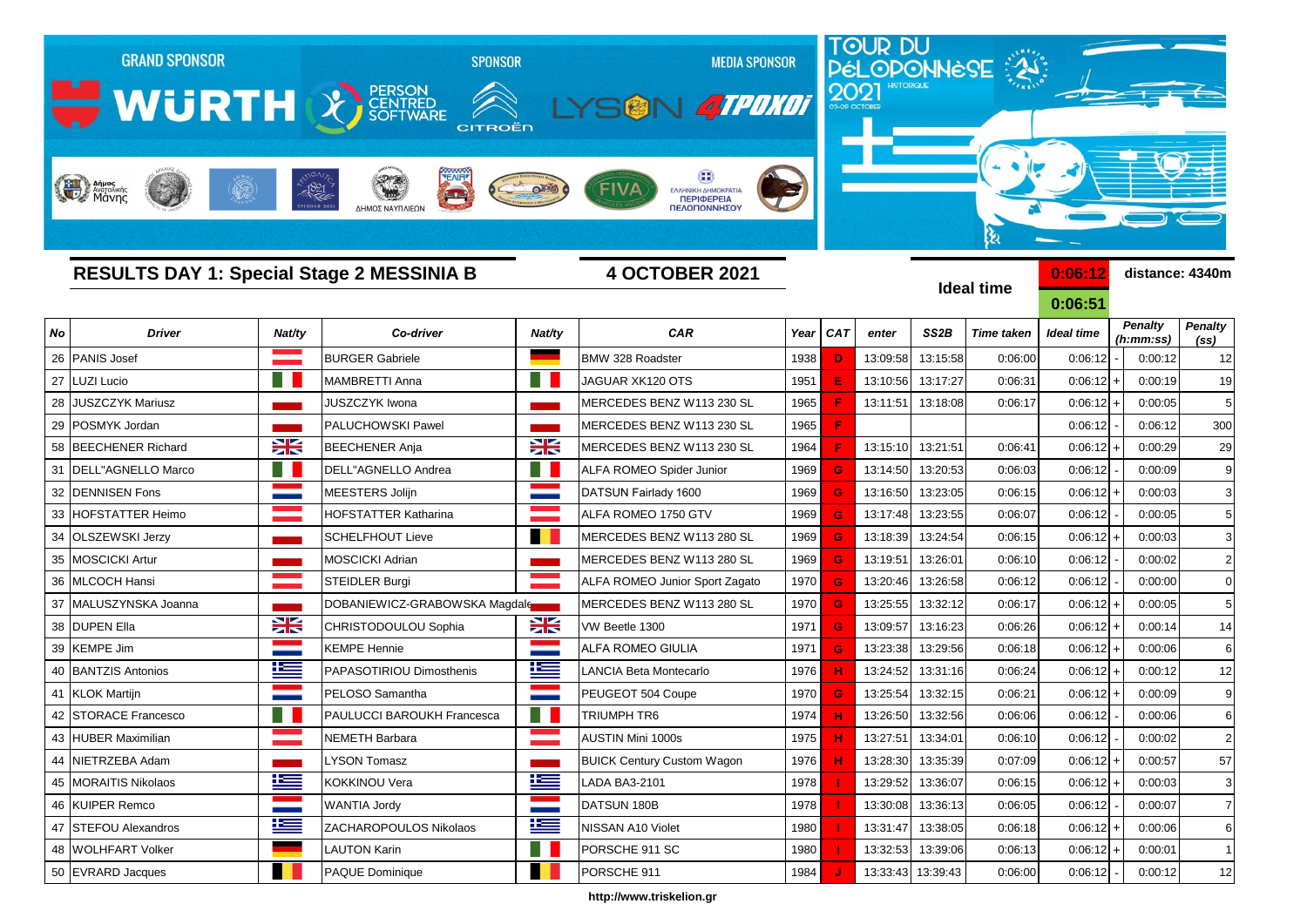